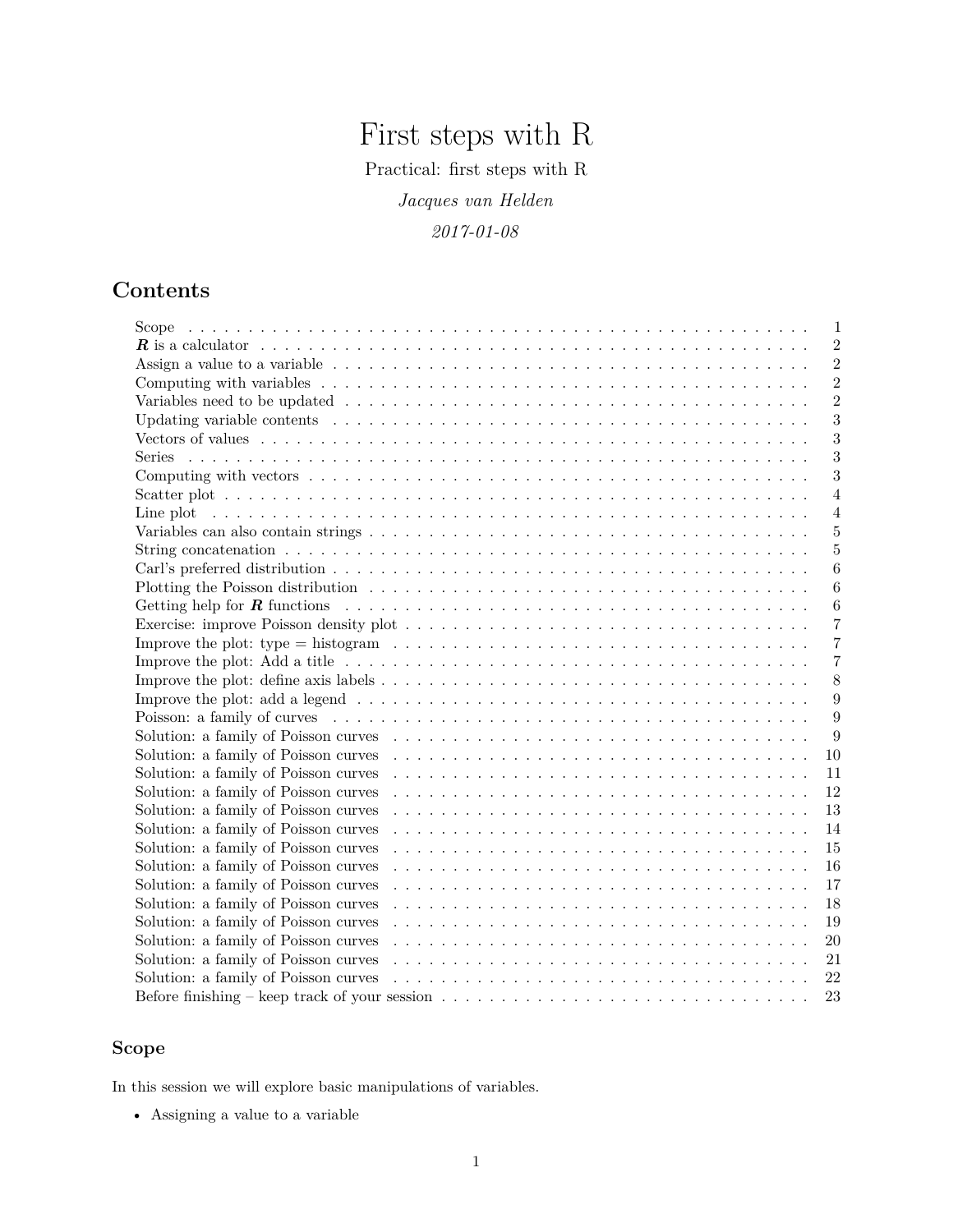• Basic operations on numbers

#### <span id="page-1-0"></span>*R* **is a calculator**

#### **Convention:**

- Dark boxes: commands to type in RStudio **Console** (bottom-left panel).
- White boxes: the result you should obtain.

**Example:** compute a simple addition.

2 + 5 [1] 7

#### <span id="page-1-1"></span>**Assign a value to a variable**

In  $R \leftarrow$  means "create a variable and assign its value."

#### **Example:**

- create a variable named *a*,
- assign the value 2 to this variable,
- *print* the result.

 $a \leftarrow 2$ print(a)

[1] 2

#### <span id="page-1-2"></span>**Computing with variables**

#### **Example:**

- create a variable named *b* having value 5,
- compute  $a + b$  and store the result in a variable named  $c$ ,
- *print* the result.

 $b \le -5$  $c \leftarrow a + b$ print(c)

[1] 7

#### <span id="page-1-3"></span>**Variables need to be updated**

#### **Example:**

- change the value of *a* to 3,
- print the value of *c*
- Is this the correct result for  $c = a + b$ ? Why?

```
a <- 3 ## Change the value of a
print(c) ## Print the value of c
```
[1] 7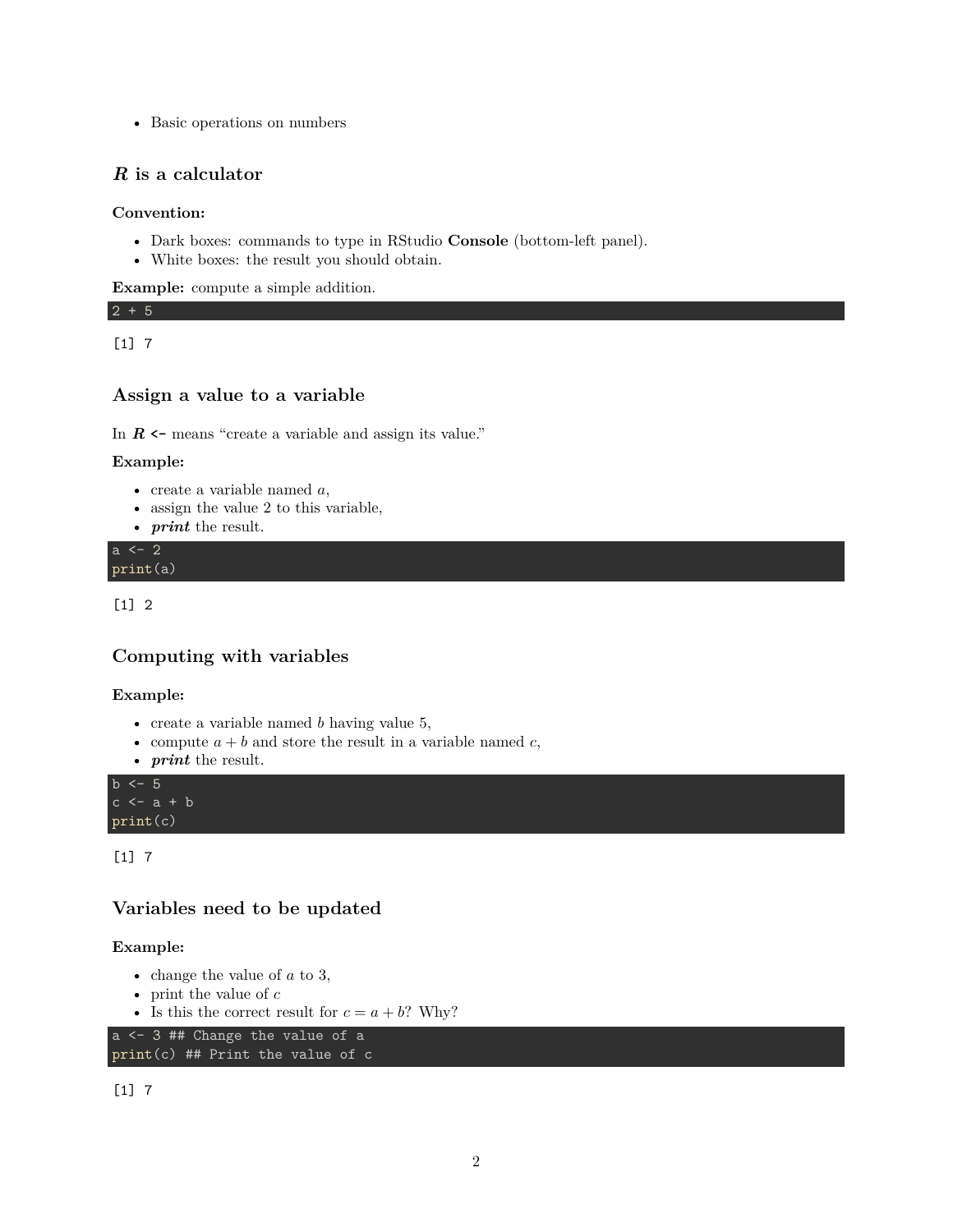```
## Check whether c equals a + b
c == a + b
```
#### [1] FALSE

Note: **==** is used to test whether two variables have the same content.

#### <span id="page-2-0"></span>**Updating variable contents**

#### **Example:**

- change the value of *a* to 27,
- recompute and print the value of *c*

```
a <- 27 ## Change the value of a
print(c) ## Print the value of c
```
[1] 32

```
## Check whether c equals a + b
c == a + b
```
[1] TRUE

#### <span id="page-2-1"></span>**Vectors of values**

The simplest data structure in *R* is a vector. In the previous example, the variable *a* was actually a vector with a single value.

**Example:** create a variable named *three.numbers*, and initialize it with a vector with values *27*, *12* and *3000*.

**Tips:** - variable names can comprize several parts, separated by dots. - the function **c()** combines several values into a vector

```
three.numbers <- c(27,12,3000)
print(three.numbers)
```
[1] 27 12 3000

#### <span id="page-2-2"></span>**Series**

The simple way to create a series of numbers. The column operator permits to generate all integer values between two limits.

 $x \leftarrow 0:14$ print(x)

[1] 0 1 2 3 4 5 6 7 8 9 10 11 12 13 14

#### <span id="page-2-3"></span>**Computing with vectors**

**R** handles vectors in a very convenient way. An operation on a vector applies to all its elements.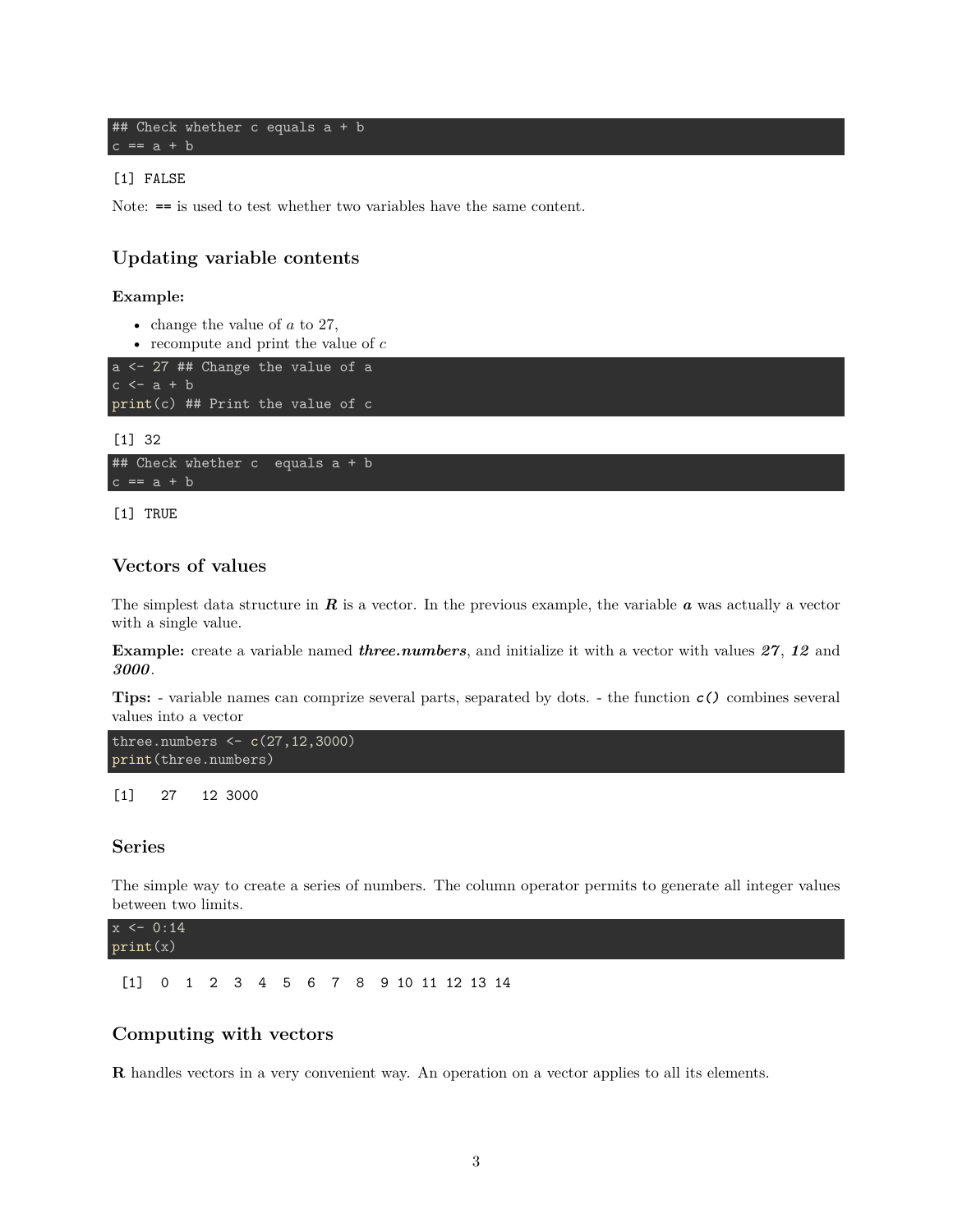| $x \leftarrow 1:10$ # Define a series from 1 to 10<br>print(x)      |  |  |  |  |                                                               |  |  |  |  |  |  |  |  |  |  |  |
|---------------------------------------------------------------------|--|--|--|--|---------------------------------------------------------------|--|--|--|--|--|--|--|--|--|--|--|
| $[1]$ 1 2 3 4 5 6 7 8 9 10                                          |  |  |  |  |                                                               |  |  |  |  |  |  |  |  |  |  |  |
| y <- x <sup>2</sup> # Compute the square of each number<br>print(y) |  |  |  |  |                                                               |  |  |  |  |  |  |  |  |  |  |  |
|                                                                     |  |  |  |  | $\begin{bmatrix} 1 \end{bmatrix}$ 1 4 9 16 25 36 49 64 81 100 |  |  |  |  |  |  |  |  |  |  |  |

## <span id="page-3-0"></span>**Scatter plot**

| $x \leftarrow -10:10$ |  |
|-----------------------|--|
| $y \leftarrow x^2$    |  |
| plot(x,y)             |  |



## <span id="page-3-1"></span>**Line plot**

| $x \leftarrow -10:10$ |  |  |
|-----------------------|--|--|
| $y \leftarrow x^2$    |  |  |
| $plot(x,y, type="1")$ |  |  |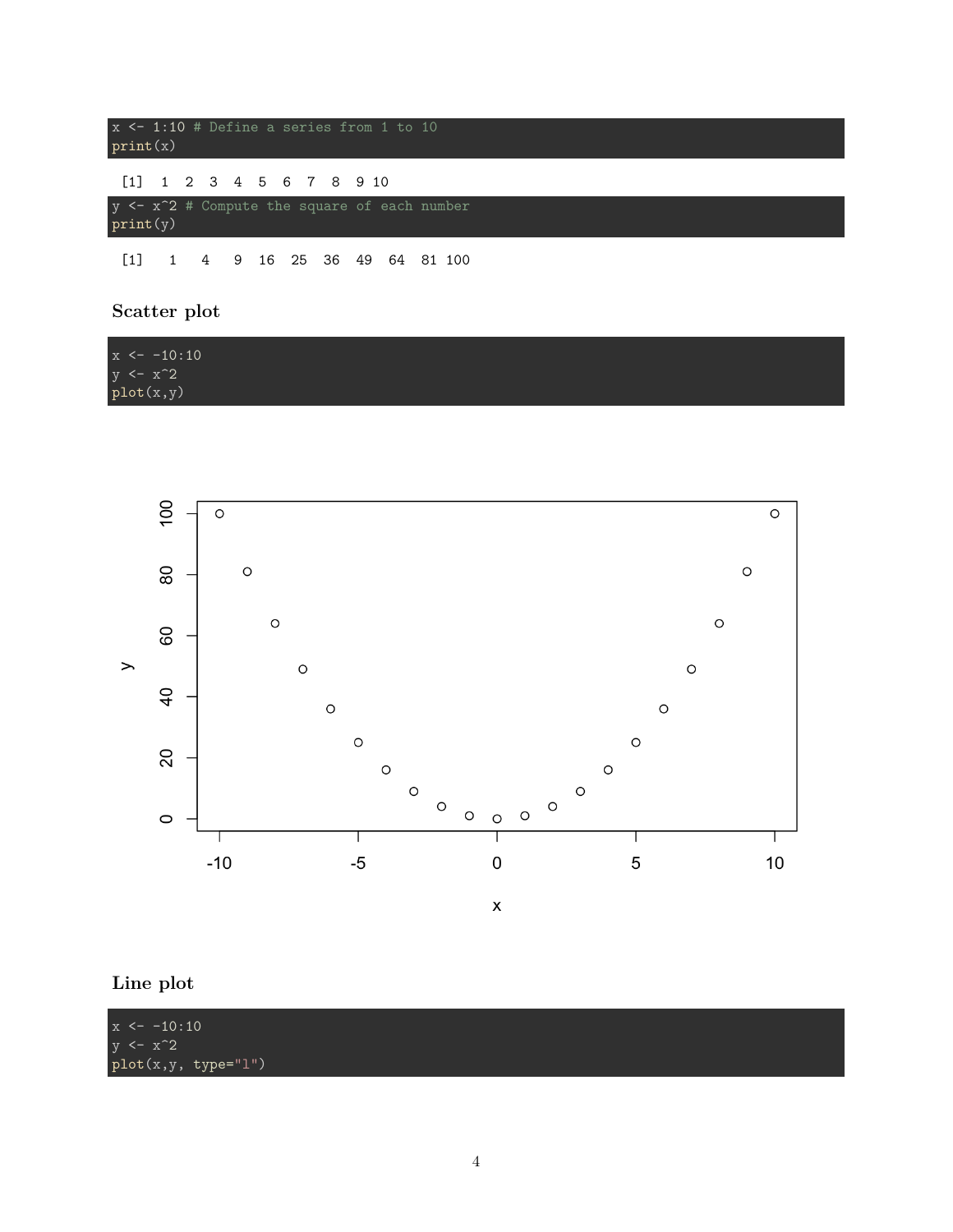

<span id="page-4-0"></span>**Variables can also contain strings**

```
# The # symbol allows to insert comments in R code
# containing two names
whoami <- c("Denis", "Siméon")
print(whoami) # Comment at the end of a line
```
[1] "Denis" "Siméon"

## <span id="page-4-1"></span>**String concatenation**

```
# containing two names
whoami <- c("Denis", "Siméon")
# Paste the values of a vector of string
print(paste(sep=" ", whoami[1], whoami[2]))
```
[1] "Denis Siméon"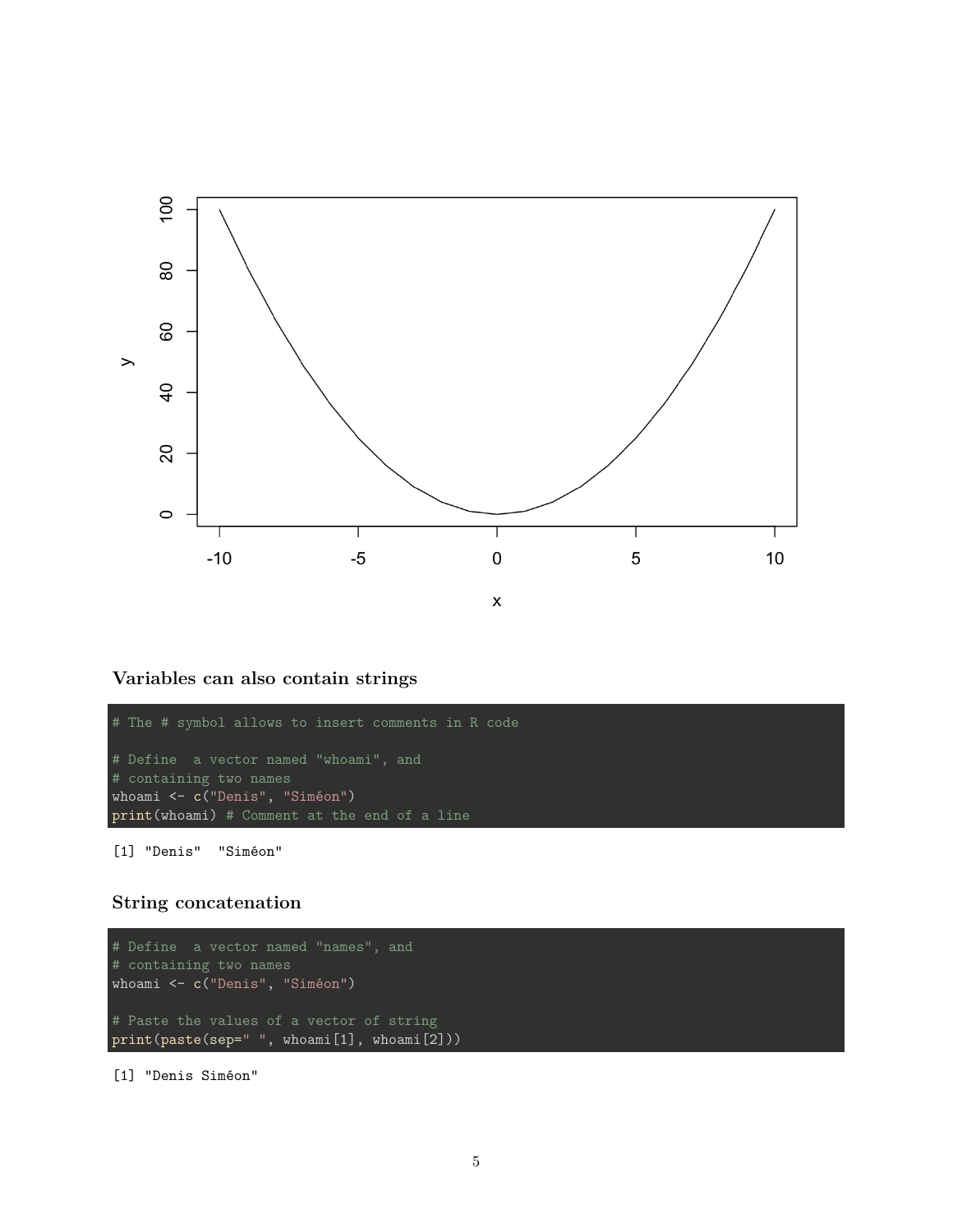#### <span id="page-5-0"></span>**Carl's preferred distribution**

The function **dpois()** computes the Poisson **density**, i.e. the probability to observe **exactly** *x* successes in a series of independent trials with equal probability.

The Poisson distribution is defined by a single parameter: the expected number of successes  $\lambda$  (read "lambda").

$$
P(X = x) = \frac{e^{-\lambda}\lambda^x}{x!}
$$

```
x <- 0:14 # Define the X values from 0 to 14
y \leftarrow dpois(x, lambda = 2.5) # Poisson density
print(y) # Check the result
```
### <span id="page-5-1"></span>**Plotting the Poisson distribution**

```
x \leftarrow 0:14 # Define the X values from 0 to 14
y \leftarrow dpois(x, lambda = 2.5) # Poisson density
plot(x,y) # Check the result
```


This first plot is not very nice. Let us get some help to improve it.

#### <span id="page-5-2"></span>**Getting help for** *R* **functions**

#### Need help? Type **help()**.

#### help(plot)

A question? Type ?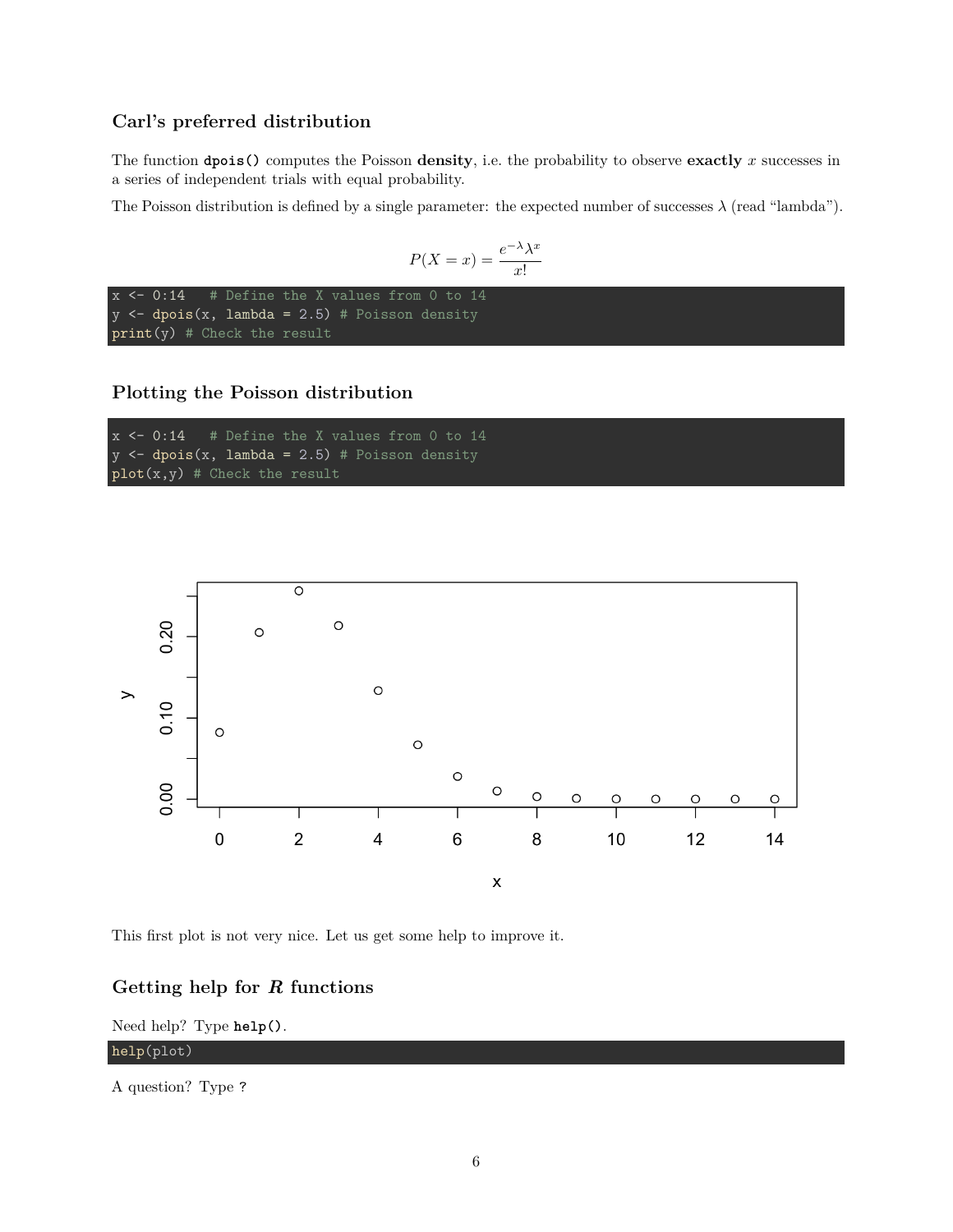#### ?plot

**Result:** *R* displays the help message for the function dpois().

#### <span id="page-6-0"></span>**Exercise: improve Poisson density plot**

- 1. Do not (yet) look the next slide.
- 2. Read the help page for the dpois()function.
- 3. draw a plot that provides a didactic illustration of the Poisson density.

#### <span id="page-6-1"></span>**Improve the plot: type = histogram**





<span id="page-6-2"></span>**Improve the plot: Add a title**

plot(x,y, type="h", lwd=5, col="blue", main="Poisson density")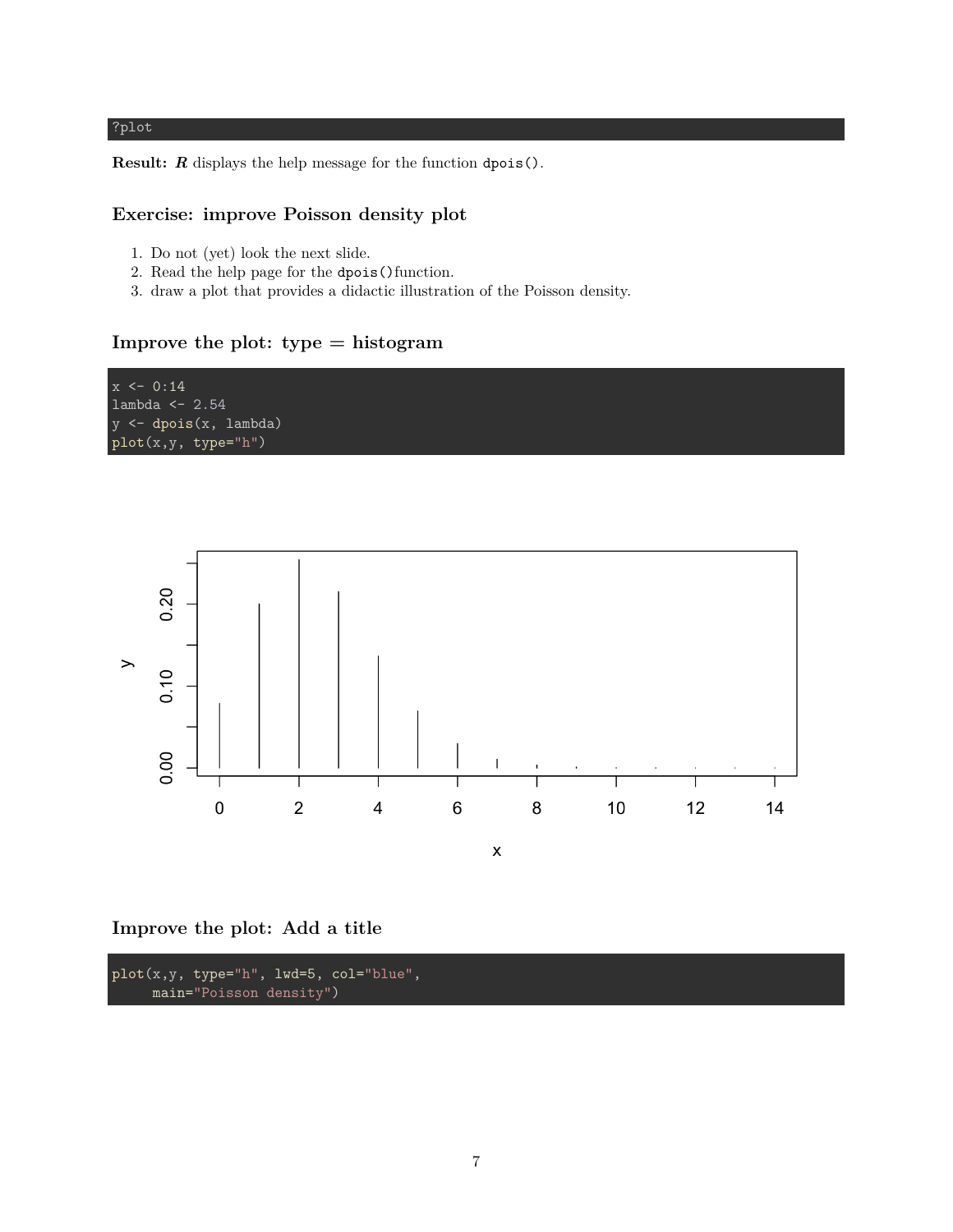



<span id="page-7-0"></span>**Improve the plot: define axis labels**

```
plot(x,y, type="h", lwd=5, col="blue",main="Poisson density",
     xlab="x = number of successes",
     ylab="P(X=x)")
```


 $x =$  number of successes

**Poisson density**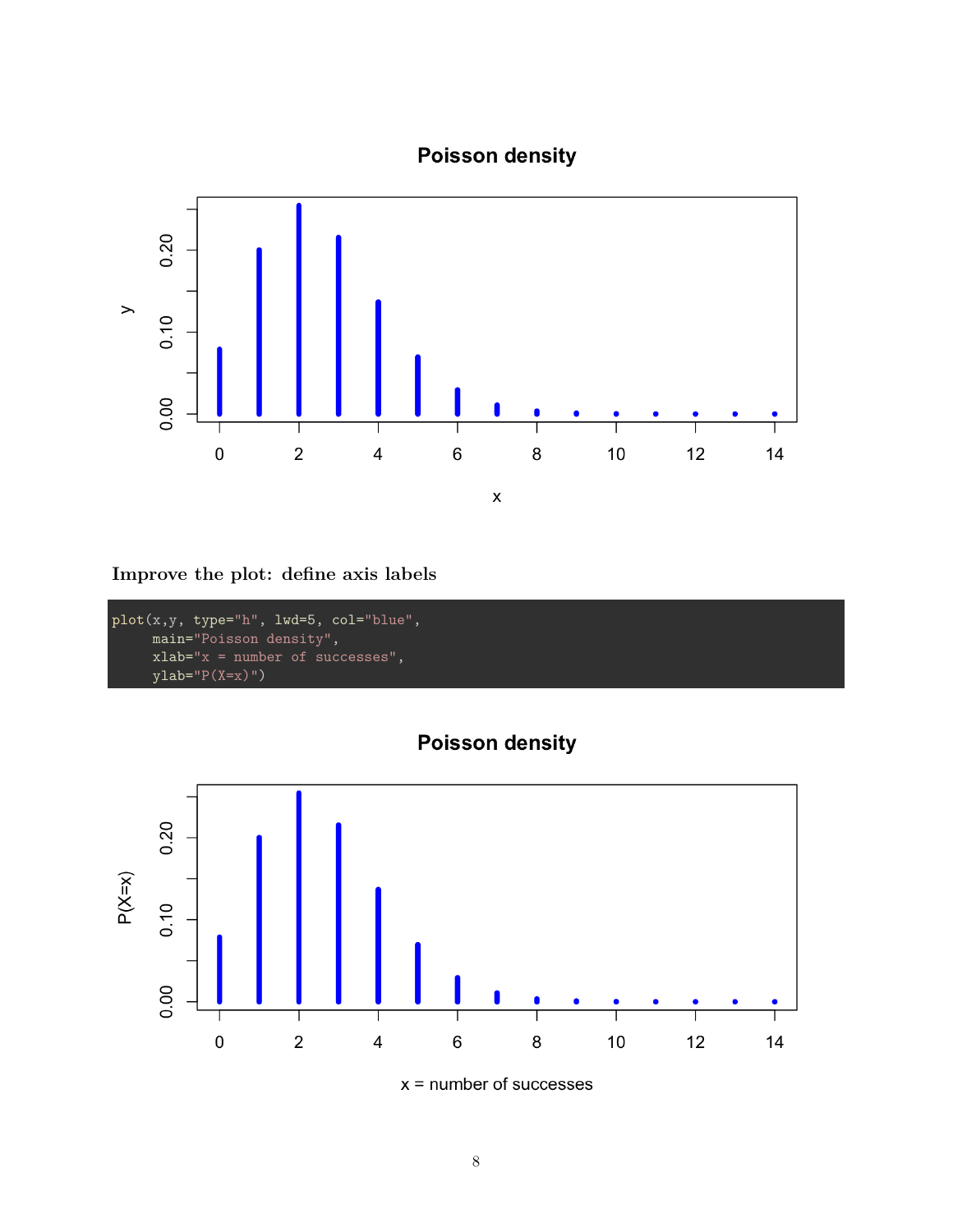#### <span id="page-8-0"></span>**Improve the plot: add a legend**

```
plot(x,y, type="h", lwd=5, col="blue",
     main="Poisson density",
     xlab="x = number of successes",
     ylab="P(X=x)")
legend("topright", paste("lambda =", lambda))
```
## **Poisson density**



 $x =$  number of successes

#### <span id="page-8-1"></span>**Poisson: a family of curves**

**Exercice:** explore the properties of the Poisson density function, by changing the rang of x values, and the *λ* parameter.

```
lambda = 0.01
```

```
lambda <- 0.01
x \leftarrow 0:20plot(x, dpois(x,lambda=lambda), type="h",
     col="darkblue", lwd=5, xlab="X",ylab="dpois(x)")
legend("topright", paste("lambda=",lambda))
```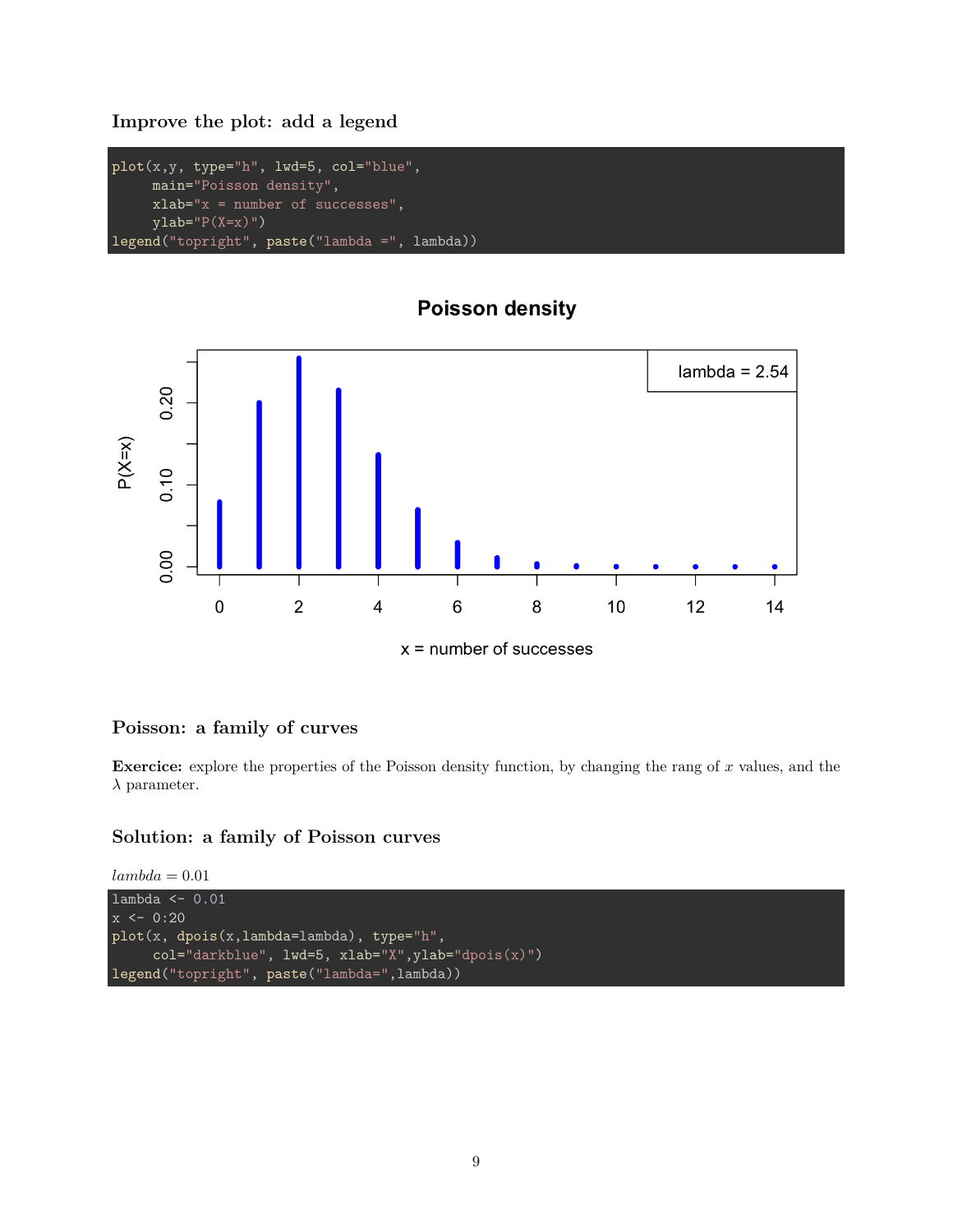

```
lambda = 0.1
```

```
lambda <- 0.1
x \leftarrow 0:20plot(x, dpois(x, lambda=lambda), type="h",
     col="darkblue", lwd=5, xlab="X",ylab="dpois(x)")
legend("topright", paste("lambda=",lambda))
```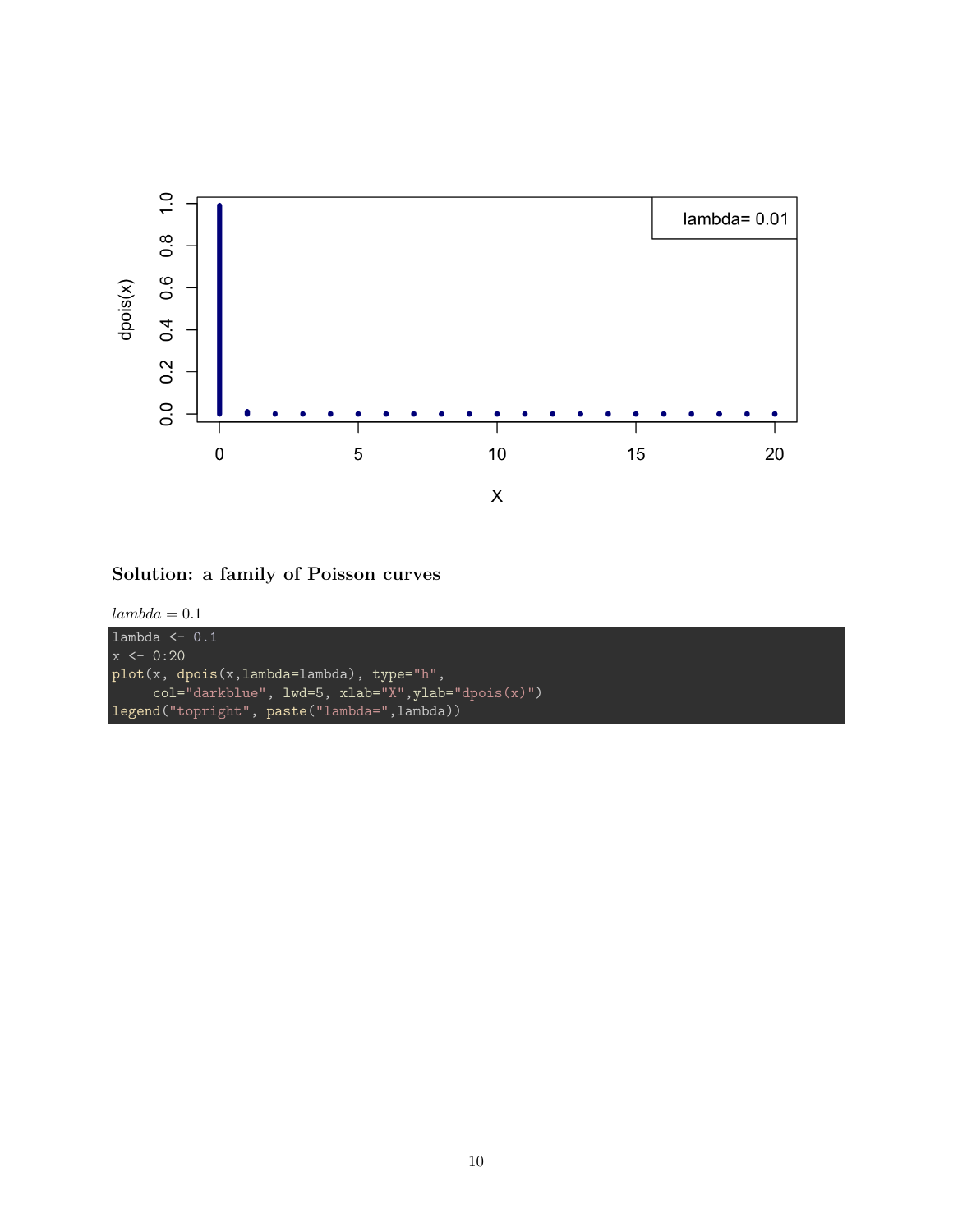

<span id="page-10-0"></span>**Solution: a family of Poisson curves**

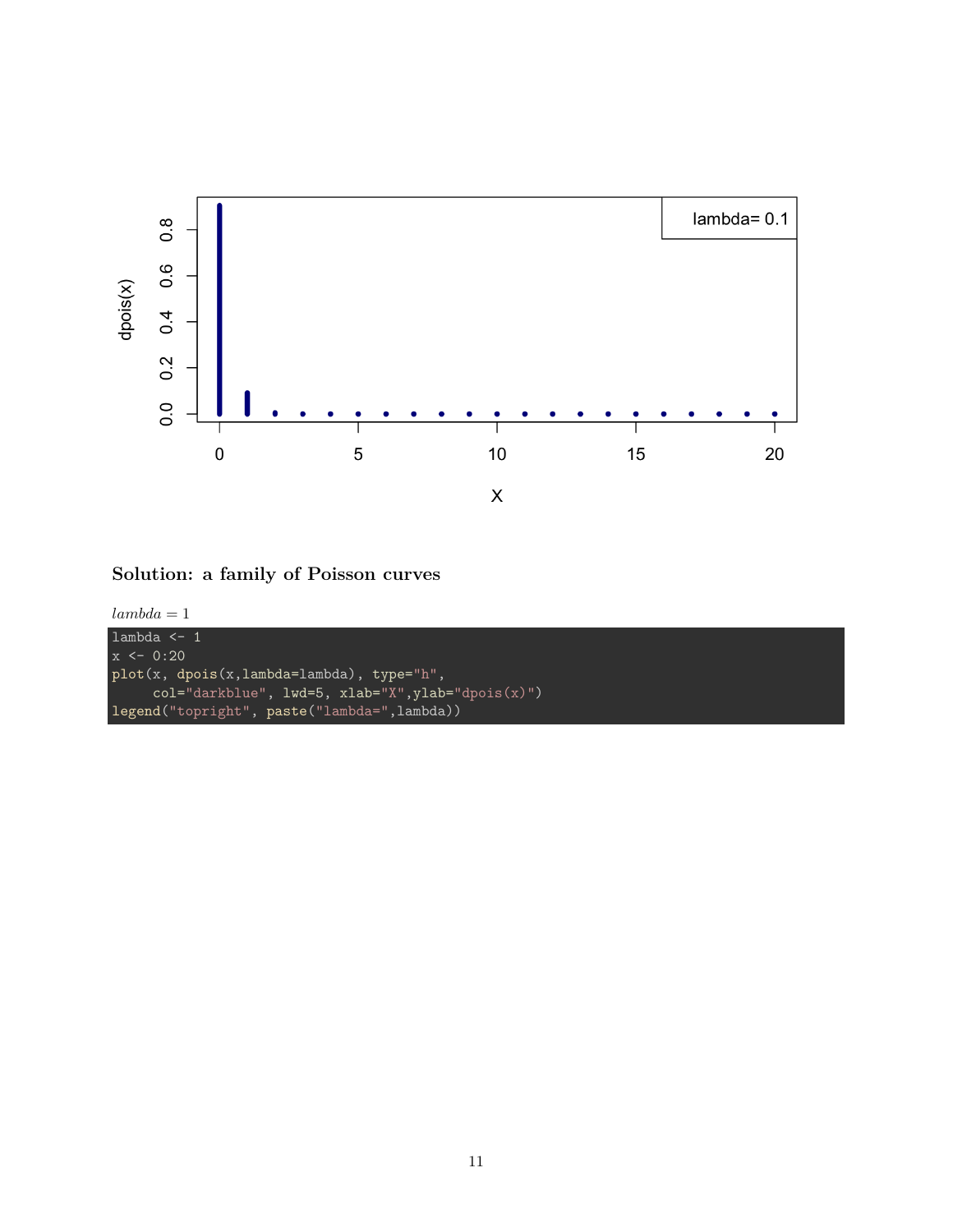

<span id="page-11-0"></span>**Solution: a family of Poisson curves**



```
lambda <- 2
x \leftarrow 0:20plot(x, dpois(x, lambda=lambda), type="h",
     col="darkblue", lwd=5, xlab="X",ylab="dpois(x)")
legend("topright", paste("lambda=",lambda))
```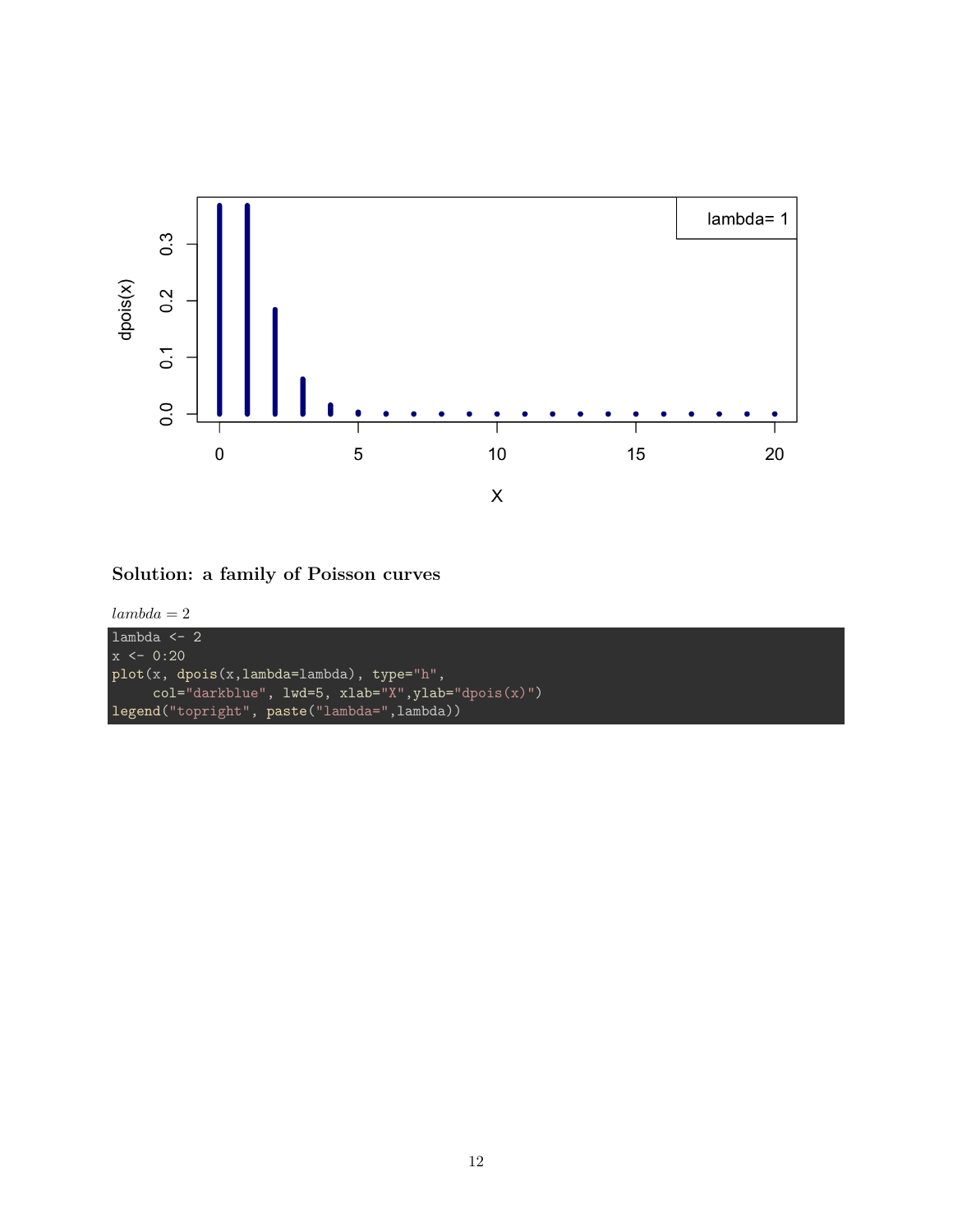

<span id="page-12-0"></span>**Solution: a family of Poisson curves**



```
lambda <- 5
x \leftarrow 0:20plot(x, dpois(x, lambda=lambda), type="h",
     col="darkblue", lwd=5, xlab="X",ylab="dpois(x)")
legend("topright", paste("lambda=",lambda))
```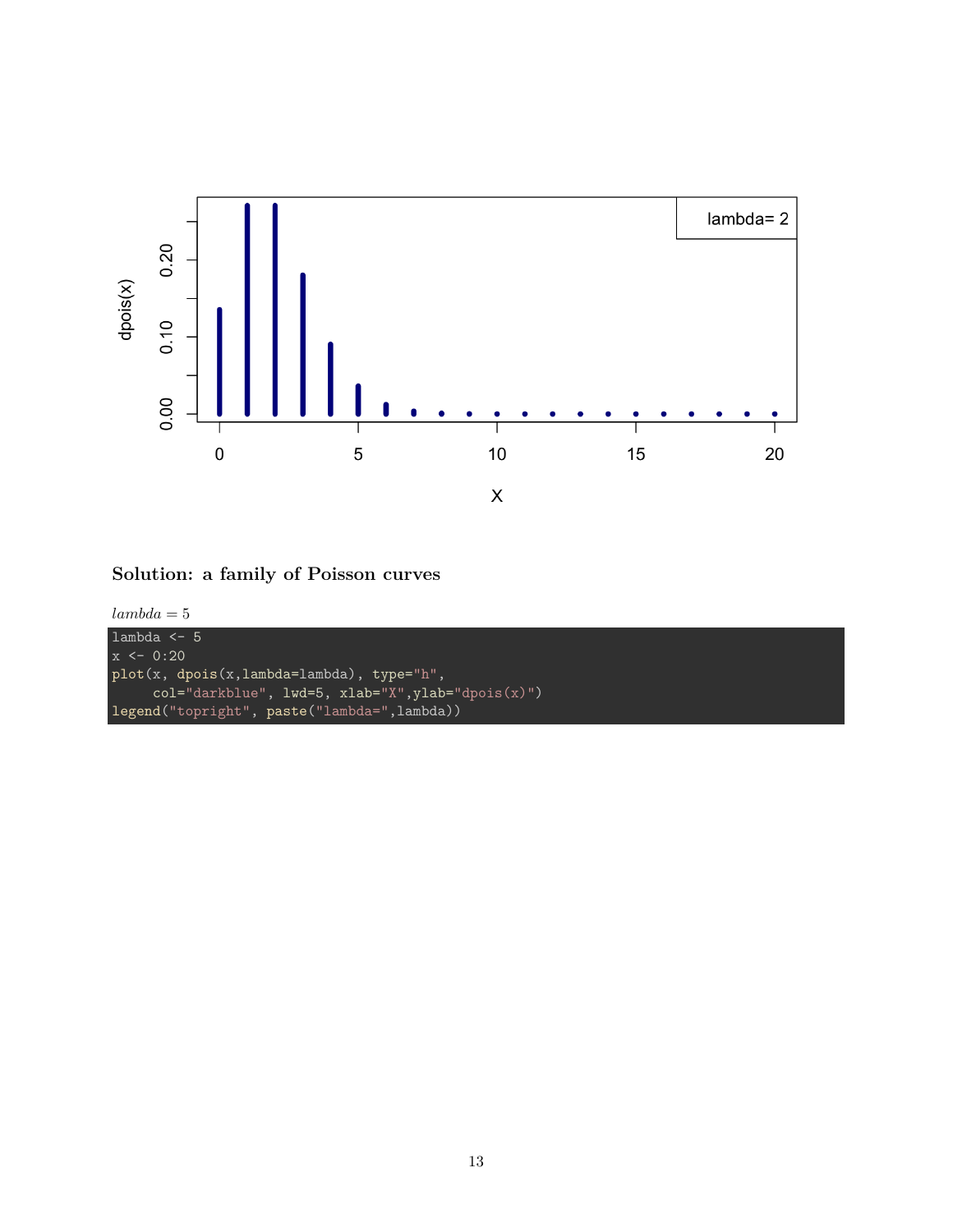

<span id="page-13-0"></span>

```
lambda <- 5
x \leftarrow 0:40plot(x, dpois(x, lambda=lambda), type="h",
     col="darkblue", lwd=5, xlab="X",ylab="dpois(x)")
legend("topright", paste("lambda=",lambda))
```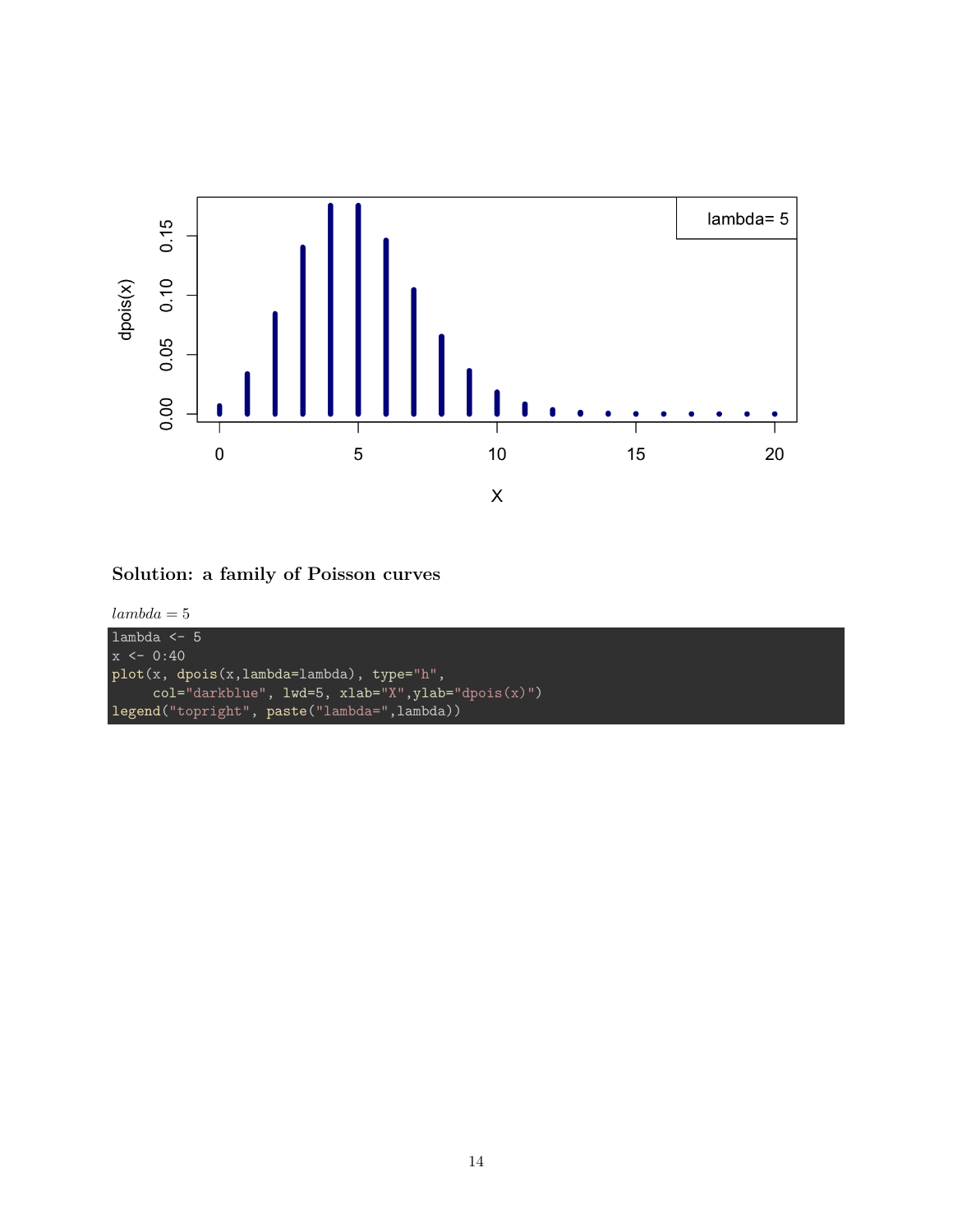

```
lambda = 10
```

```
lambda <-10x \leftarrow 0: (4*lambda)
plot(x, dpois(x, lambda=lambda), type="h",
     col="darkblue", lwd=5, xlab="X",ylab="dpois(x)")
legend("topright", paste("lambda=",lambda))
```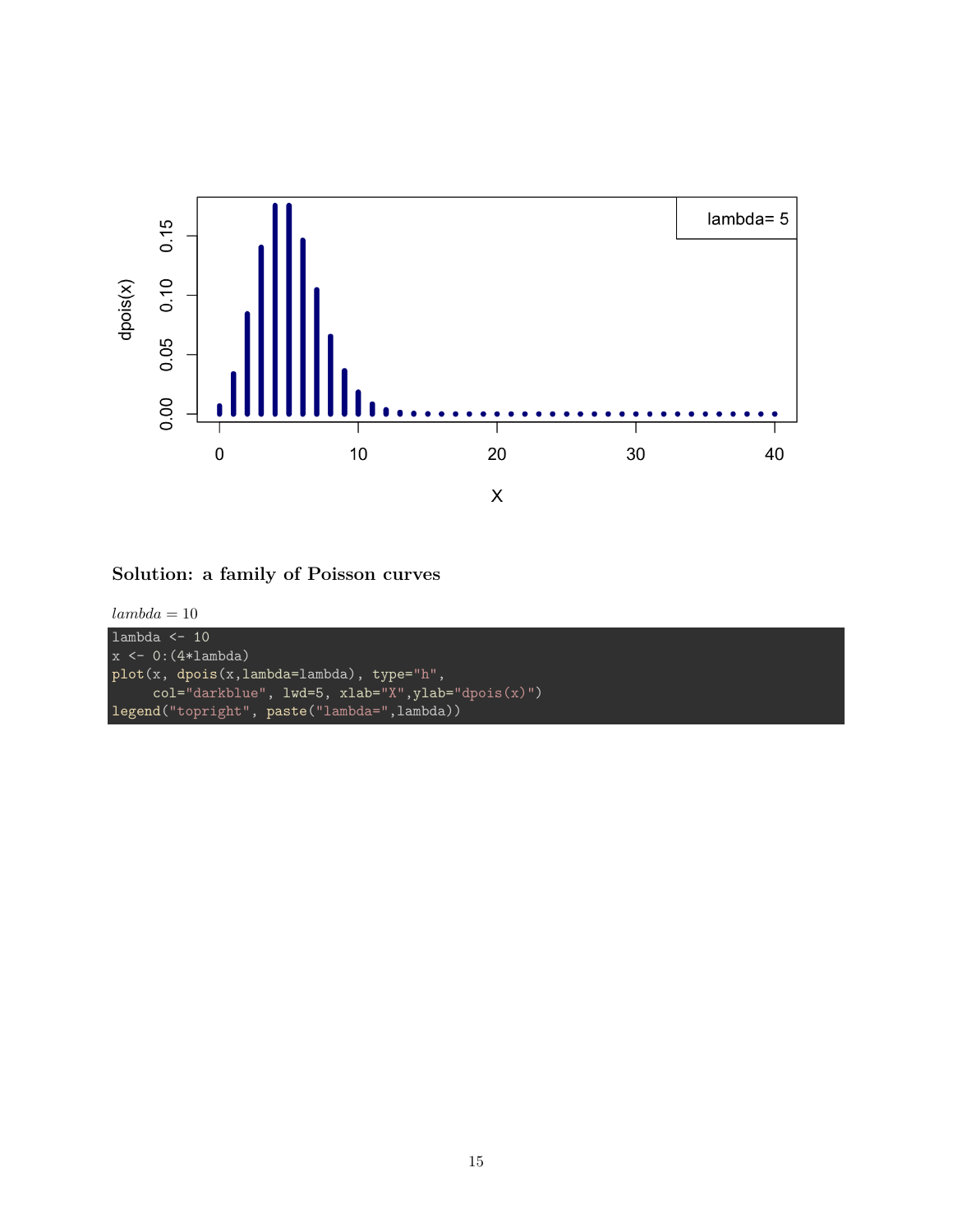

```
lambda = 20
```

```
lambda <- 20
x \leftarrow 0: (4*lambda)
plot(x, dpois(x, lambda=lambda), type="h",
     col="darkblue", lwd=2, xlab="X",ylab="dpois(x)")
legend("topright", paste("lambda=",lambda))
```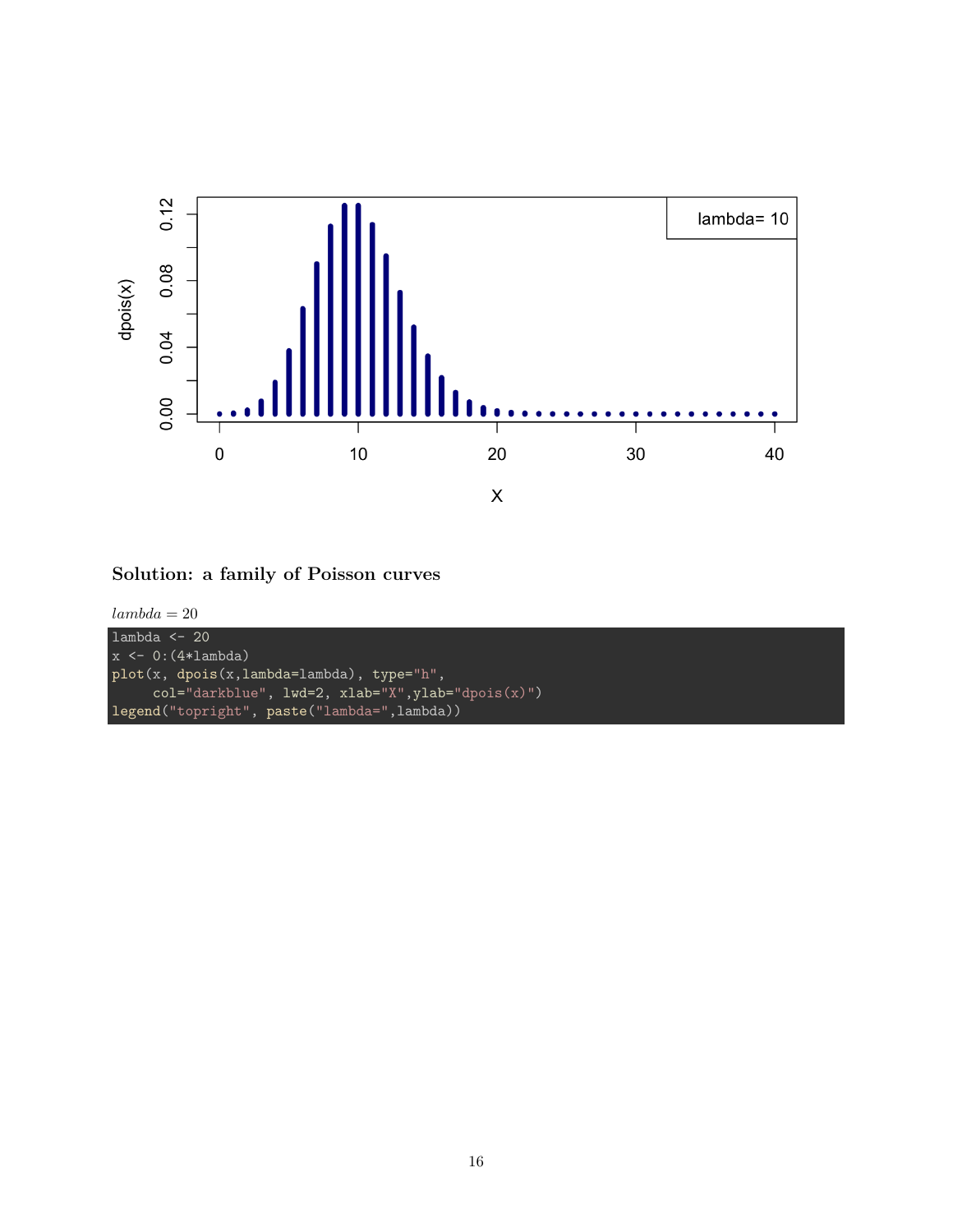

```
lambda = 30
```

```
lambda <- 30
x \leftarrow 0: (2*lambda)
plot(x, dpois(x, lambda=lambda), type="h",
     col="darkblue", lwd=2, xlab="X",ylab="dpois(x)")
legend("topright", paste("lambda=",lambda))
```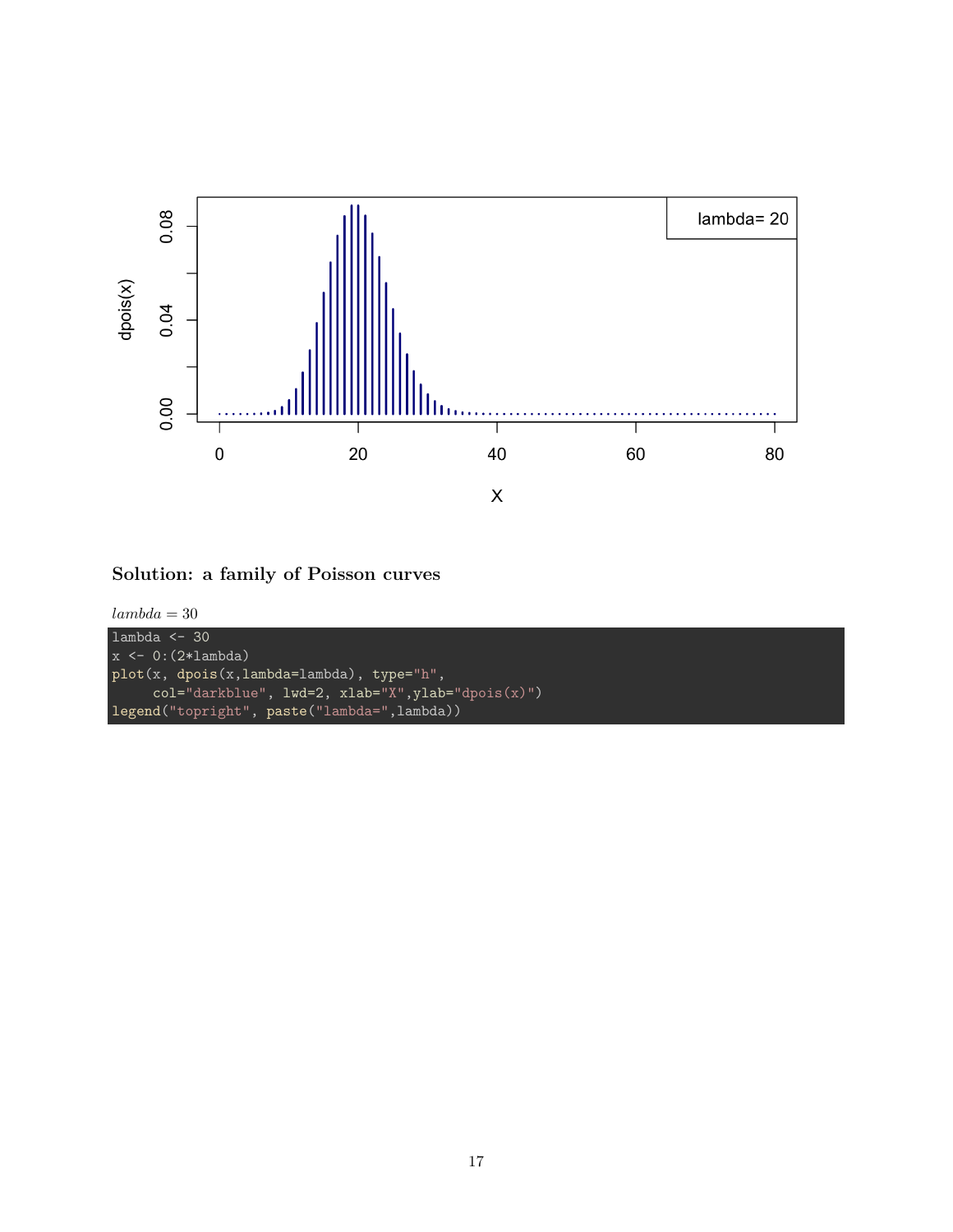

```
lambda = 50
```

```
lambda <- 50
x \leftarrow 0: (2*lambda)
plot(x, dpois(x, lambda=lambda), type="h",
     col="darkblue", lwd=2, xlab="X",ylab="dpois(x)")
legend("topright", paste("lambda=",lambda))
```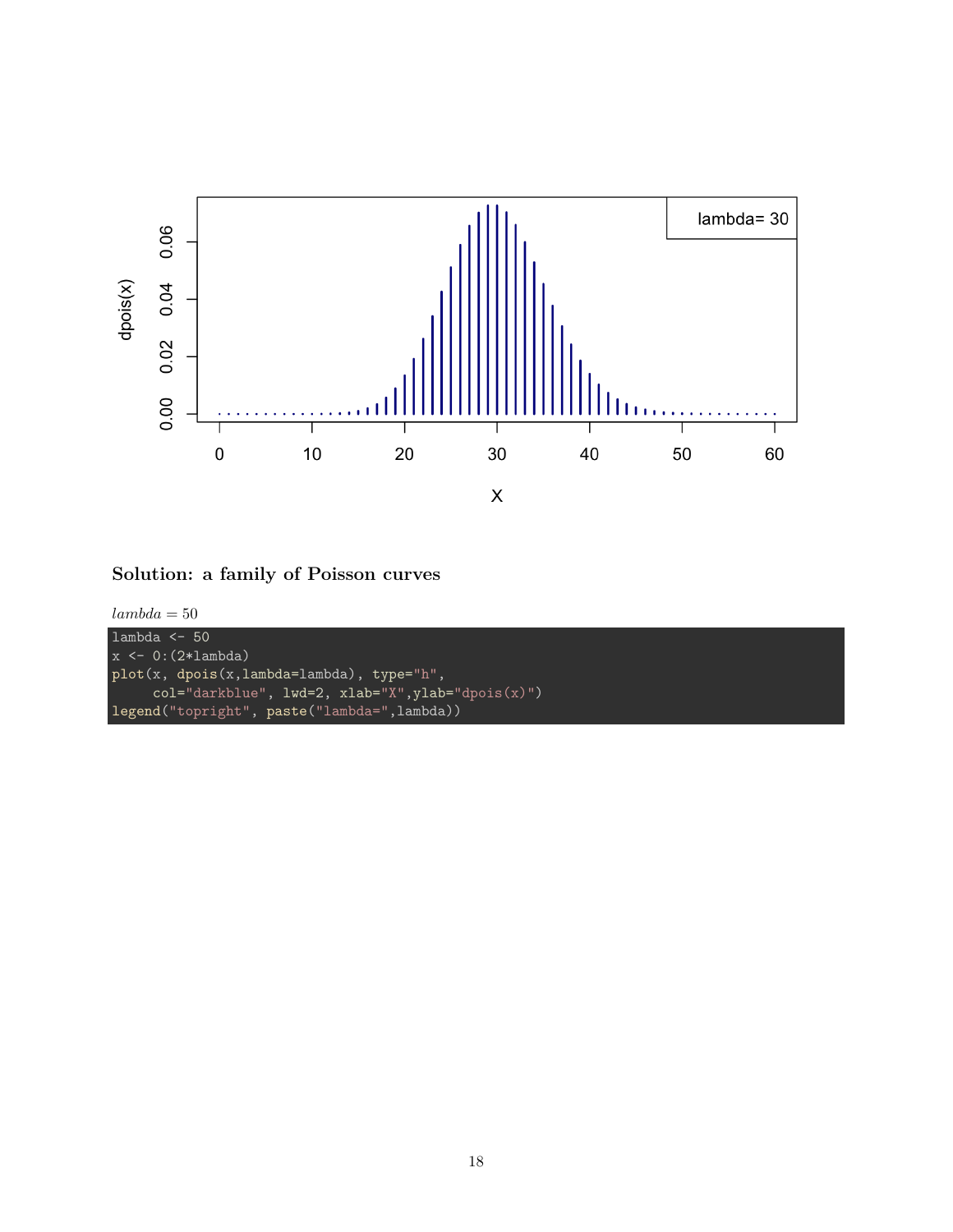

```
lambda=100
```

```
lambda <- 100
x \leftarrow 0: (2*lambda)
plot(x, dpois(x, lambda=lambda), type="h",
     col="darkblue", lwd=2, xlab="X",ylab="dpois(x)")
legend("topright", paste("lambda=",lambda))
```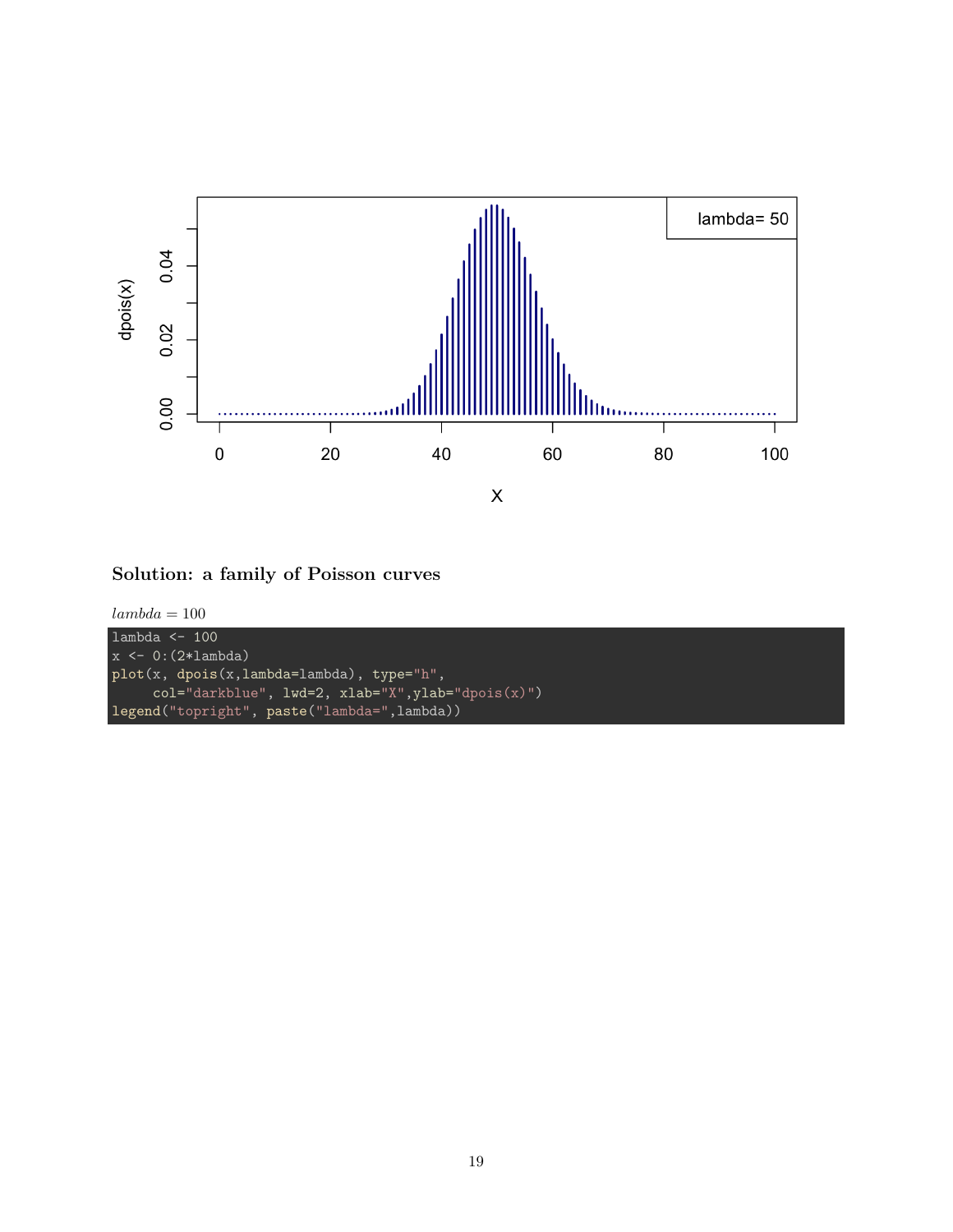

```
lambda=1000
```

```
lambda <- 1000
x \leftarrow 0: (2*lambda)
plot(x, dpois(x, lambda=lambda), type="h",
     col="darkblue", lwd=2, xlab="X",ylab="dpois(x)")
legend("topright", paste("lambda=",lambda))
```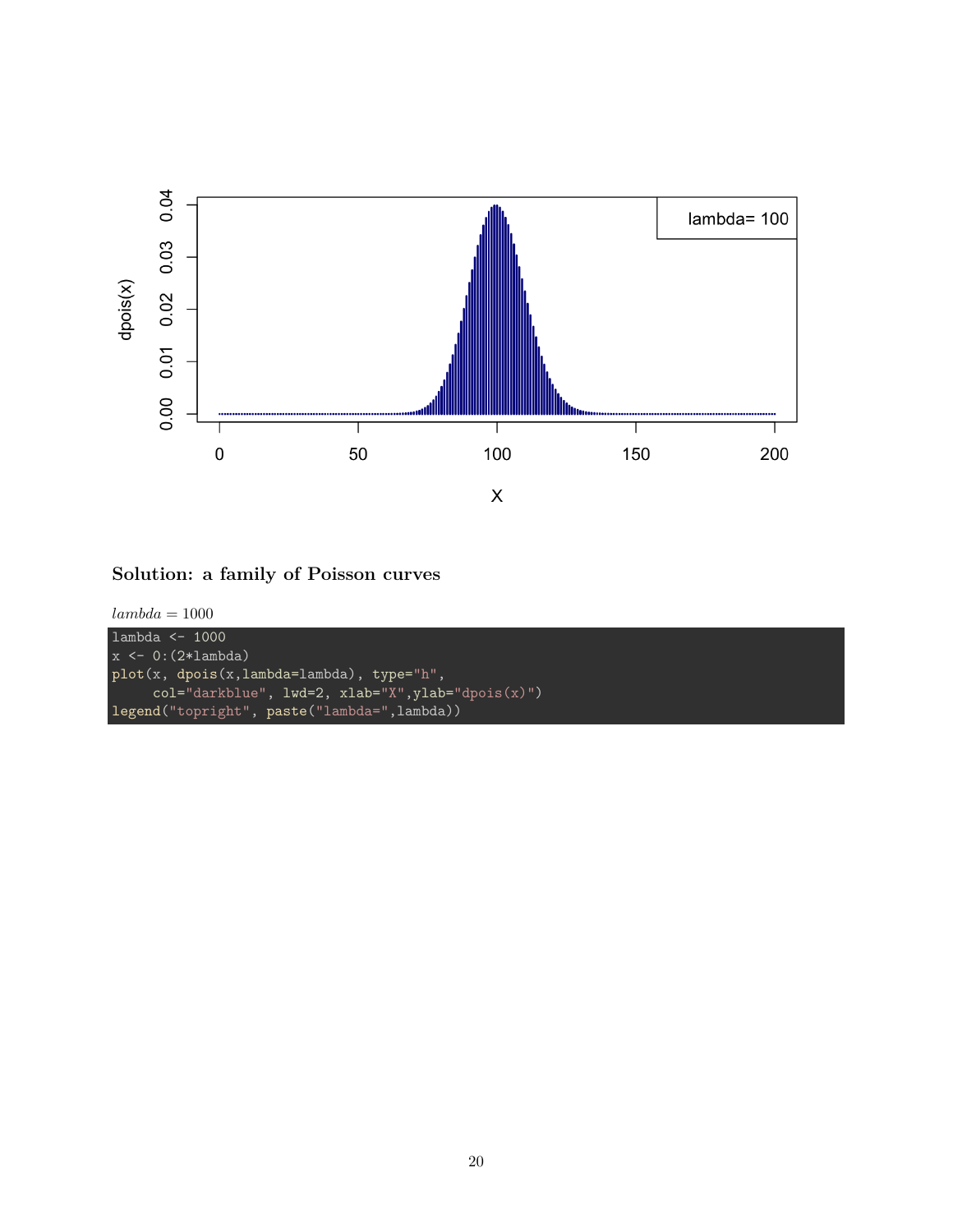

```
lambda=10000
```

```
lambda <- 10000
x \leftarrow 0: (2*lambda)
plot(x, dpois(x, lambda=lambda), type="h",
     col="darkblue", lwd=2, xlab="X",ylab="dpois(x)")
legend("topright", paste("lambda=",lambda))
```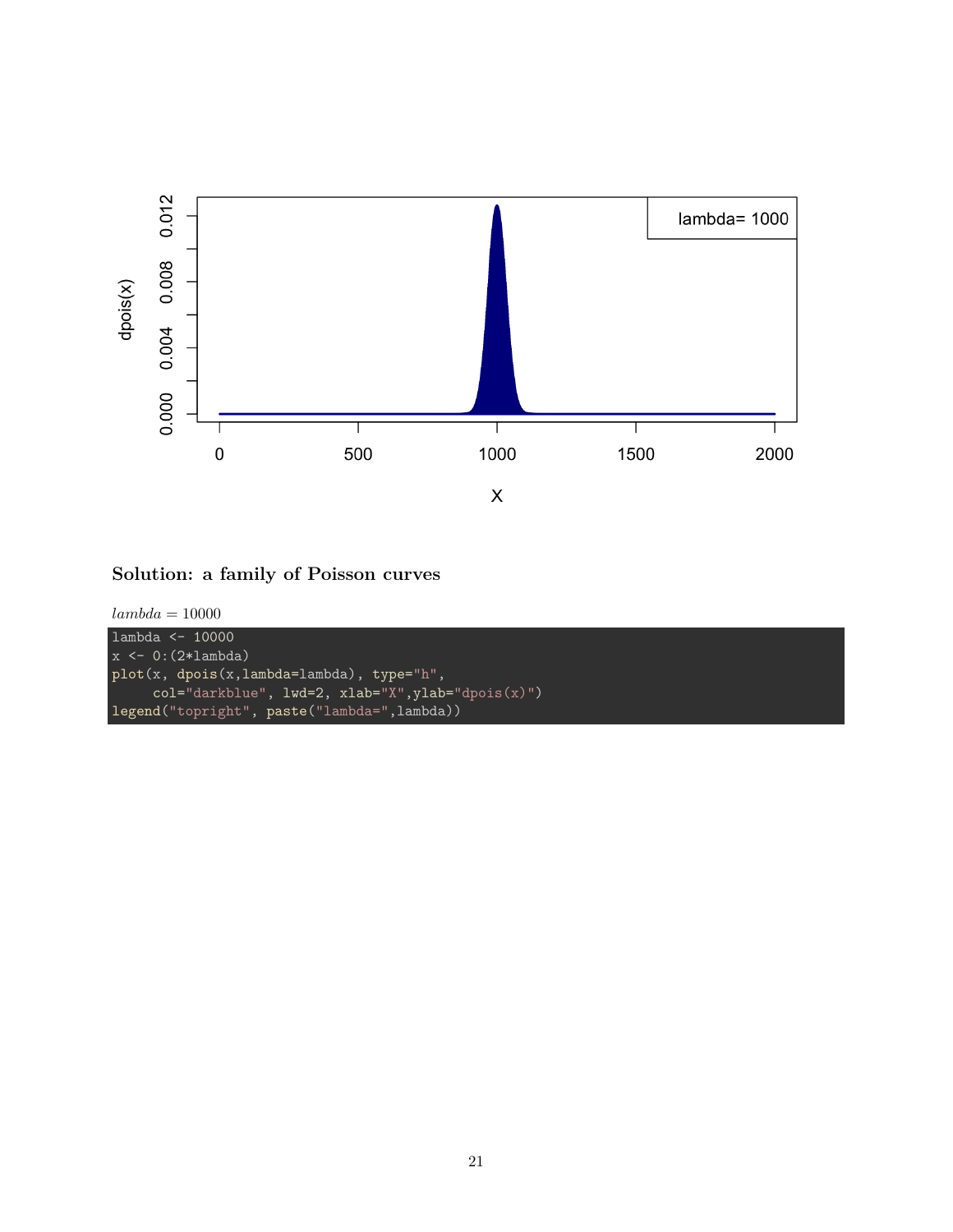

<span id="page-21-0"></span>*lambda* = 100000

plot(95000:105000, dpois(95000:105000,lambda=100000), type="h", col="darkblue", xlab="X",ylab="dpois(x)



 $\sf X$